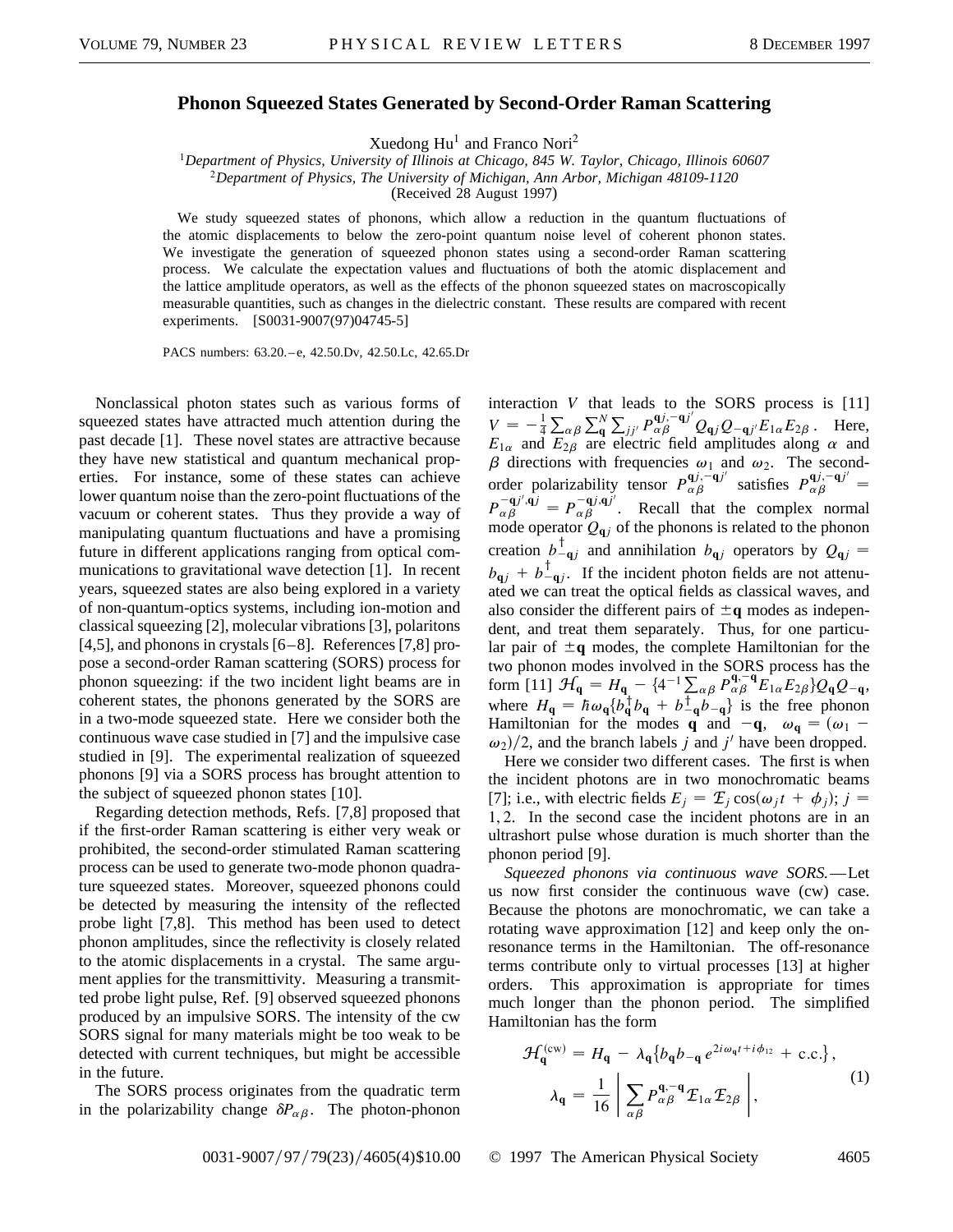where  $\phi_{12}$  and  $\lambda_q$  refer to the overall phase and amplitude, respectively, of the product of the second-order polarizability and the incident electric fields. Recall that  $P_{\alpha\beta}^{\mathbf{q},-\mathbf{q}}$  is real; therefore the phase  $\phi_{12}$  has no **q** dependence. It originates solely from the two photon modes. The Schrödinger equation for the  $\pm q$ -mode phonons is  $i\hbar\partial_t|\psi_{\bf q}(t)\rangle = \mathcal{H}_{\bf q}^{(\text{cw})}(t)|\psi_{\bf q}(t)\rangle$ , and its time-evolution operator can be solved by a transformation into the interaction picture. The result can be expressed as [7]

$$
|\psi_{\mathbf{q}}(t)\rangle = e^{\{H_{\mathbf{q}}t/i\hbar\}} e^{\{\zeta_{\mathbf{q}}^*b_{\mathbf{q}}b_{-\mathbf{q}} - \zeta_{\mathbf{q}}b_{\mathbf{q}}^{\dagger}b_{-\mathbf{q}}^{\dagger}\}}|\psi_{\mathbf{q}}(0)\rangle, \quad (2)
$$

where  $\zeta_q = -i\lambda_q t e^{-i\phi_{12}}/\hbar$ . Notice that the second factor in the time-evolution operator is a two-mode quadrature squeezing operator [14].

In the cw case considered here, the amplitude of the squeezing factor  $\zeta_q$  grows linearly with time. However, this initial linear growth will be eventually curbed by subsequent phonon-phonon scattering and optical pump depletion. In other words, the expression for the squeezing factor  $\zeta_q$  is valid for times much larger than one phonon period, but much smaller than phonon lifetimes (because this treatment considers nondecaying phonons). Indeed, if this growth rate is not fast enough compared to the phonon decay rate, the squeezing effect may never reveal itself in an experiment. In addition, the phase of the squeezing factor is determined by the phase difference of the two incoming light waves. If the  $\pm q$  phonon modes are initially in a vacuum state or in a coherent state, the SORS will drive them into a two-mode quadrature squeezed state [7].

The time evolution operator of *all* the phonon mode pairs (instead of just one pair of  $\pm q$  modes) that are  $\prod_{\mathbf{q}} U_{\mathbf{q}}(t)$ . Therefore, as long as the photon depletion involved in this SORS process has the form  $U(t)$  = is negligible, all the phonon modes that are involved in a SORS process are driven into two-mode quadrature squeezed states. In other words, squeezing can be achieved in a continuum of phonon modes by a cw stimulated SORS process.

*Squeezed phonons via impulsive SORS.*—Recently, an impulsive SORS process has been used to experimentally generate phonon squeezing [9]. Here we treat the problem expressing the time evolution operator of the system in terms of a product of the two-mode quadrature squeezing operator and the free rotation operators [15]. Since the incident photons are now in an ultrashort pulse, the complete Hamiltonian can be solved exactly in the limit when the optical field can be represented by a  $\delta$  function. Such an approximation is usually considered when the optical pulse duration is much shorter than the optical phonon period, which is experimentally feasible with femtosecond laser pulses. The Hamiltonian for the SORS can now be written as  $\mathcal{H}' = \sum_{\mathbf{q}} \{H_{\mathbf{q}} - \lambda_{\mathbf{q}}' \delta(t) Q_{\mathbf{q}} Q_{-\mathbf{q}}\},\$ where  $\lambda'_{\mathbf{q}}$  carries the information on the amplitudes of the incoming optical fields and the electronic polarizability.

$$
\mathcal{H}_{\mathbf{q}}' = H_{\mathbf{q}} - \lambda_{\mathbf{q}}' \delta(t) Q_{\mathbf{q}} Q_{-\mathbf{q}} , \qquad (3)
$$

and the Schrödinger equation for these two phonon modes is  $i\hbar\partial_t|\psi_q(t)\rangle = \mathcal{H}_q'|\psi_q(t)\rangle$ . This equation can be solved by separating the free oscillator terms and the two-phonon creation and annihilation terms. The resulting time-dependent wave function is

Notice that the light-phonon coupling strength  $\lambda_q$  in the

$$
|\psi_{\mathbf{q}}(t)\rangle = \exp\left\{\frac{tH_{\mathbf{q}}}{i\hbar}\right\} \exp\left\{\frac{i\lambda_{\mathbf{q}}'H_{\mathbf{q}}}{\hbar^2\omega_{\mathbf{q}}}\right\}
$$

$$
\times \exp\{\zeta_{\mathbf{q}}'^*b_{\mathbf{q}}b_{-\mathbf{q}} - \zeta_{\mathbf{q}}'b_{\mathbf{q}}^\dagger b_{-\mathbf{q}}^\dagger\}\,|\psi_{\mathbf{q}}(0^-)\rangle. \tag{4}
$$

Here  $\zeta_{\bf q}^{\prime} = -i\lambda_{\bf q}^{\prime}e^{-i\lambda_{\bf q}^{\prime}/\hbar}/\hbar$ . Hence the effect of the optical pulse is clear: it first applies a two-mode quadrature squeezing operator on the initial state, then rotates the state by changing its phase [15]. The state will then freely evolve after  $t = 0^+$ . This result is consistent with Ref. [9] where the time-evolution operator is expressed in terms of real phonon normal mode operators [11], instead of the complex ones used in this paper. Notice that, in contrast to the cw SORS, the phase of the squeezing factor  $\zeta'$  for the impulsive case is fixed by the intensity of the light pulse.

*Macroscopic implications.*—Now that we have obtained the phonon states for both the cw and pulsed cases, let us consider the macroscopic implications of these states. An experimentally observable quantity *O* which is related to the atomic displacements in the crystal can generally be expressed in terms of  $Q_q$ :  $O = O(0) + \sum_q (\partial O/\partial Q_q)Q_q + \cdots$  $O_0 + O_1 + O_2 + \cdots$ , where the first term  $O_0 = O(0)$  is the operator O when all  $Q_{q}$ 's vanish. An example of an experimentally observable quantity  $O$  is the change in the crystal dielectric constant  $\delta \epsilon$  due to the atomic displacement produced by the incident electric fields. To first order in  $Q_{\mathbf{q}}$ ,  $\delta \epsilon = \delta \epsilon_1 = \sum_{q_x > 0} \left| \frac{\partial (\delta \epsilon)}{\partial Q_{\mathbf{q}}} \right|$  $\frac{11}{1}$  $\hbar/2\omega_{\mathbf{q}}$   $[(b_{\mathbf{q}} +$  $b^{\dagger}_{-q}$  $e^{i\Psi_q} + (b_{-q} + b^{\dagger}_{q})e^{-i\Psi_q}$ . Here  $\Psi_q$  is the phase of  $\partial O/\partial Q_q = \partial (\delta \epsilon)/\partial Q_q$ . Indeed, a widely used method to track the phases of coherent phonons in the time domain [16] is based on the observation of the reflectivity (or transmission) modulation  $\delta R$  ( $\delta T$ ) of the sample, which is linearly related to  $\delta \epsilon$ —the change in the dielectric constant due to lattice vibrations. The above equation for  $\delta \epsilon$  indicates that we can define a generalized [7] lattice amplitude operator [5,8]:  $u_g(\pm \mathbf{q}) = (b_{\mathbf{q}} + b_{-\mathbf{q}}^{\dagger})e^{i\Psi_{\mathbf{q}}} + (b_{-\mathbf{q}} + b_{\mathbf{q}}^{\dagger})e^{-i\Psi_{\mathbf{q}}}$ . This generalized lattice amplitude  $u_g(\pm \mathbf{q}) = 2 \operatorname{Re} \{ Q_{\mathbf{q}} e^{i\Psi_{\mathbf{q}}} \}$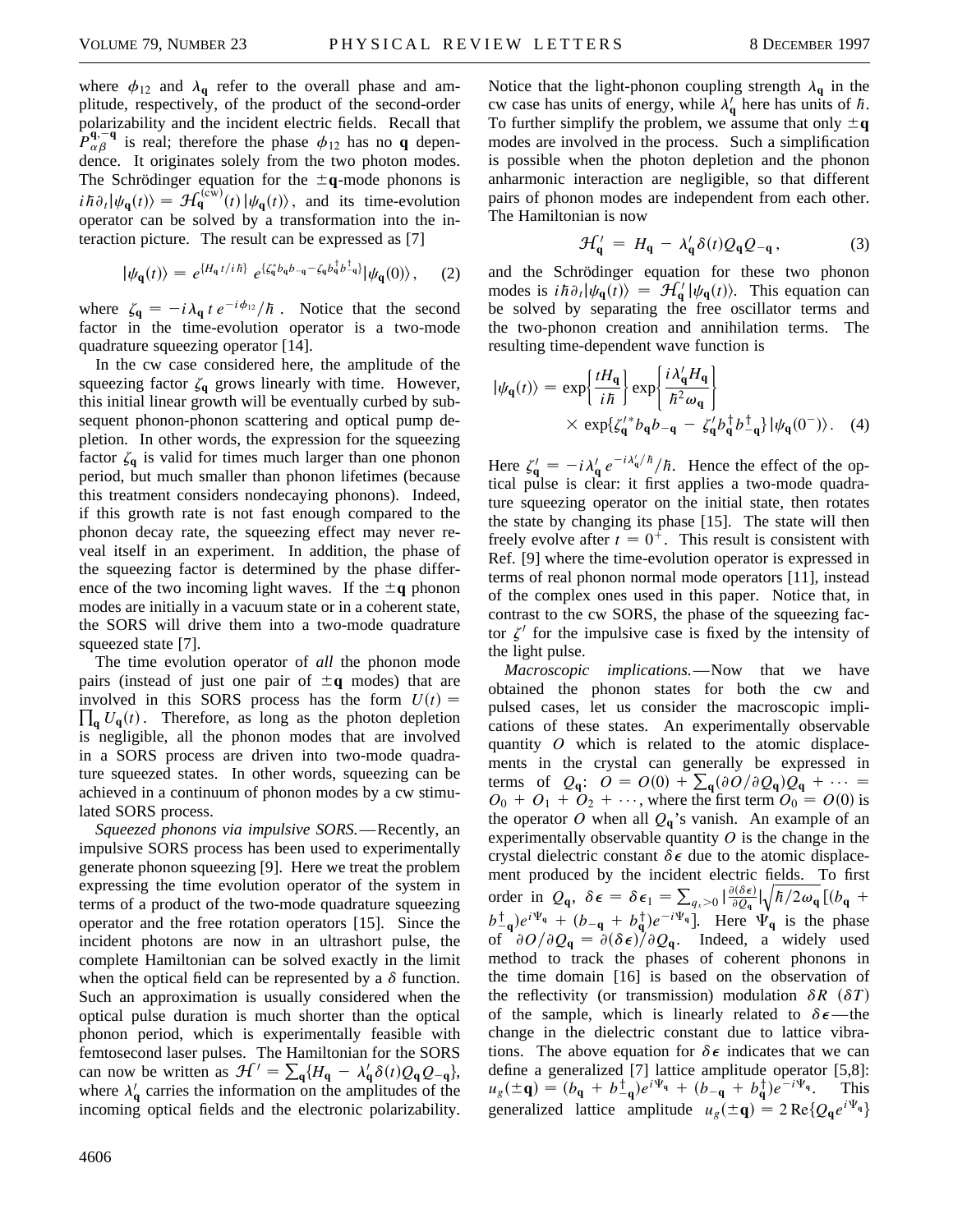is the underlying microscopic quantity related to an observed reflectivity or transmission modulation when the linear term in  $Q_{q}$ ,  $\delta \epsilon_1$ , exists.

Since different pairs of  $\pm q$  phonon modes are uncorrelated to one another, the fluctuation of  $O_1(=\delta \epsilon_1)$ can be expressed as  $\langle (\Delta \delta \epsilon_1)^2 \rangle = \sum_{q_x > 0} (h/2\omega_q)$  $|\partial(\delta \epsilon)/\partial Q_{\bf q}|^2 \langle \Delta u_g^2(\pm {\bf q}) \rangle$ . Here the state is  $|\psi(t) \rangle =$  $U(t) |\psi(0)\rangle = \prod_{\mathbf{q}} U_{\mathbf{q}}(t) |\psi_{\mathbf{q}}(0)\rangle$  in either the cw or the impulsive case. We can again focus on a single pair of  $\pm q$  modes. In the cw case, using Eq. (2), the fluctuation is

$$
\langle \Delta u_g^2(\pm \mathbf{q}) \rangle^{(\text{cw})} = 2 \{ e^{-2r_{\mathbf{q}}} \cos^2[\Omega_{\mathbf{q}}(t) + \phi_{12}/2] + e^{2r_{\mathbf{q}}} \sin^2[\Omega_{\mathbf{q}}(t) + \phi_{12}/2] \}, \quad (5)
$$

where  $r_{\mathbf{q}} = |\zeta_{\mathbf{q}}| = \lambda_{\mathbf{q}} t / \hbar$ ,  $\Omega_{\mathbf{q}}(t) = \omega_{\mathbf{q}} t + \pi/4$ , and hereafter  $\langle \cdots \rangle$  denotes an expectation value on squeezed states, unless stated otherwise. Therefore, at certain times, the fluctuation  $\langle \Delta u_g^2(\pm \mathbf{q}) \rangle^{(cw)}$  can be smaller than 2, which is the vacuum fluctuation level. Furthermore, all the pairs of phonon modes that are driven by the stimulated SORS process share the same frequency:  $\omega_{\mathbf{q}} = (\omega_1 - \omega_2)/2$ . Therefore, all the fluctuations  $\langle \Delta u_g^2(\pm \mathbf{q}) \rangle^{(cw)}$  evolve with the same  $\omega_{\mathbf{q}}$ . Notice that there is no dependence on  $\Psi_q$  in the final expression of  $\langle \Delta u_g^2(\pm \mathbf{q}) \rangle^{(cw)}$ , and the squeezing factor phase  $\phi_{12}/2$  has no **q** dependence; all the pairs of modes involved through the SORS share the same phase in their fluctuations. Therefore there can be squeezing in the overall fluctuation  $\langle (\Delta \delta \epsilon_1)^2 \rangle^{\text{(cw)}}$ . Furthermore, the phase of this overall fluctuation can be adjusted by tuning the phase difference of the two incoming light beams.

In the impulsive case [9,16], if the  $\pm q$ -mode phonons are driven into a squeezed vacuum state, the fluctuation in  $u_g(\pm \mathbf{q})$  is

$$
\langle \Delta u_g^2(\pm \mathbf{q}) \rangle' = 2\{ e^{-2r'_\mathbf{q}} \cos^2 \Omega'_\mathbf{q}(t) + e^{2r'_\mathbf{q}} \sin^2 \Omega'_\mathbf{q}(t) \},\tag{6}
$$

where  $r'_q = |\zeta'_q| = \lambda'_q/\hbar$ , and  $\Omega'_q(t) = \Omega_q(t) - r'_q$ . Again, the squeezing will reveal itself through oscillations in  $\langle [\Delta(\delta\epsilon_1)]^2(q)\rangle$  which is proportional to  $\langle \Delta u_g^2(\pm \mathbf{q}) \rangle'$ . Note that these oscillations are essentially the same as the ones obtained in the cw case. However, now the squeezing factor is time independent. Also, the  $t = 0$  phase  $\pi/4 - r'_q$  in Eq. (6) is **q** dependent. Equation (6) can be rewritten as  $\langle \Delta u_g^2(\pm \mathbf{q}) \rangle' =$  $2\{\cosh 2r_{\mathbf{q}}' + \sinh 2r_{\mathbf{q}}' \sin(2\omega_{\mathbf{q}}t - r_{\mathbf{q}}')\}.$  For small *r*<sub>q</sub><sup>1</sup>, this becomes  $\langle \Delta u_g^2(\pm \mathbf{q}) \rangle^{\prime} = 2\{1 + 2r_g^{\prime 2} + 2r_g^{\prime} \times$  $\sin(2\omega_{\mathbf{q}}t - r_{\mathbf{q}}')$ . This expression has essentially the same form as the one obtained in [9]:  $\langle Q_{\mathbf{q}}^2(t) \rangle$  =  $\langle Q_{\mathbf{q}}^2(0) \rangle$  {1 + 2 $\xi_{\mathbf{q}}^2$  + 2 $\xi_{\mathbf{q}}$  sin(2 $\omega_{\mathbf{q}}t$  +  $\varphi_{\mathbf{q}}$ )}. The small phase term  $\varphi_q$  is neglected in [9] when computing transmission changes. The difference in phases,  $r_{q}^{'}$  versus  $\varphi_{q}$ , is negligible in the limit of very small squeezing factor, and originates from the different interaction Hamiltonians used here and in [9]. The interaction term in [9] is proportional to  $u_g^2(\pm \mathbf{q})$  with  $\Psi_{\mathbf{q}} = 0$  (notice that their  $Q_{q}$  is real and based on standing wave quantization [11]). Therefore, the interaction Hamiltonian in [9] is  $(i \text{ in our notation}) V \propto u_g^2(\pm \mathbf{q}) \propto 2Q_{\mathbf{q}}Q_{-\mathbf{q}} + Q_{\mathbf{q}}^2 + Q_{-\mathbf{q}}^2$ . However, the last two terms in this expression do not satisfy momentum conservation; we thus did not include them and kept only  $Q_qQ_{-q}$  in our interaction term (this form is also used by Ref. [11]).

If the linear perturbation  $\delta \epsilon_1$  due to phonons is negligible, such as in [9], then the second-order correction  $O_2(=\delta \epsilon_2)$  must be considered. When the phonon states are modulated by a SORS, so that the  $\pm q$  modes are the only ones which are correlated, then  $\delta \epsilon_2 = \sum_{\mathbf{q}}$  $\frac{\partial^2 (\delta \epsilon)}{\partial Q_q \partial Q_{-q}} Q_q Q_{-q}$ . Let us first focus on one pair of  $\pm \mathbf{q}$  modes in the cw case. In a vacuum state,  $\langle 0|Q_{\bf q}Q_{\bf q}|0\rangle = 1$ ; while in a squeezed vacuum state  $|0\rangle_{\text{sq}}$ ,  ${}_{\text{sq}}\langle 0|Q_{\text{q}}Q_{-\text{q}}|0\rangle_{\text{sq}} = \langle \Delta u_g^2(\pm \text{q})\rangle^{(\text{cw})}/2$ , with the right hand side given in Eq.  $(5)$ . Therefore, the expectation value of  $Q_qQ_{-q}$  in a squeezed vacuum state is periodically smaller than its vacuum state value. Let us now include all the phonon modes that contribute to  $\delta \epsilon_2$ . In a vacuum state,  $\langle 0 | \delta \epsilon_2 | 0 \rangle = \sum_{\mathbf{q}} \frac{\partial^2 \delta \epsilon}{\partial Q_{\mathbf{q}}} \frac{\partial^2 \rho}{\partial Q_{-\mathbf{q}}}$ . On the other hand, in a squeezed vacuum state,

$$
\langle \delta \epsilon_2 \rangle = \frac{1}{2} \sum_{\mathbf{q}} \frac{\partial^2 (\delta \epsilon)}{\partial Q_{\mathbf{q}} \partial Q_{-\mathbf{q}}} \langle \Delta u_g^2 (\pm \mathbf{q}) \rangle^{(cw)}.
$$
 (7)

Since the phase  $\phi_{12}/2$  has no **q** dependence, contributions from the phonon modes sharing the same frequency add up constructively. It is thus possible that  $\langle \delta \epsilon_2 \rangle$  is periodically smaller than its vacuum state value. Similarly, in the impulsive case,  $\langle \delta \epsilon_2 \rangle^{\prime} = 2^{-1} \sum_{\mathbf{q}} \frac{\partial^2 (\delta \epsilon)}{\partial q_{\mathbf{q}} \partial Q_{\mathbf{q}}} \langle \Delta u_g^2(\pm \mathbf{q}) \rangle^{\prime}$ ; however, the phase factor in  $\langle \delta \epsilon_2 \rangle^i$  has a **q** dependence through  $r'_q$ , so that all the phonon modes with the same  $\omega_{\mathbf{q}}$  do *not* contribute to  $\langle \delta \epsilon_2 \rangle$  synchronously. In the cw SORS and in the very-small- $r'_{q}$  limit impulsive SORS the phase of the expectation value  $\langle Q_{\bf q} Q_{\bf -q} \rangle$  does not depend on **q**; this is crucial to the experimental observation of modulations in the dielectric constant, because this **q** insensitivity leads to constructive summations of all the **q** pairs involved. Also, at a Van Hove singularity a large number of modes contribute to  $\delta \epsilon_2$  with the same frequency and phase; thus their effect is larger and easier to observe [9].

*Squeezed phonons via a finite-width SORS.*—Of course, real light pulses are not  $\delta$  functions. Therefore, we have also considered a SORS pumped by a light pulse with a finite width (smaller than the phonon period *T*) instead of a  $\delta$  function. For a fixed peak height *I*, we find [17] that the optimal pulse width  $T_p^{\text{opt}}$  that maximizes the squeezing effect satisfies  $T_p^{\text{opt}} \approx T/4.4$ . This calculation indicates that the experiments [9] used a pulse width which is nearby the optimal value  $(T/4.4 \approx 300/4.4 \text{ fs} \approx 68 \text{ fs} \approx T_p)$ . The calculation [17] can be summarized as follows. First, in the impulsive